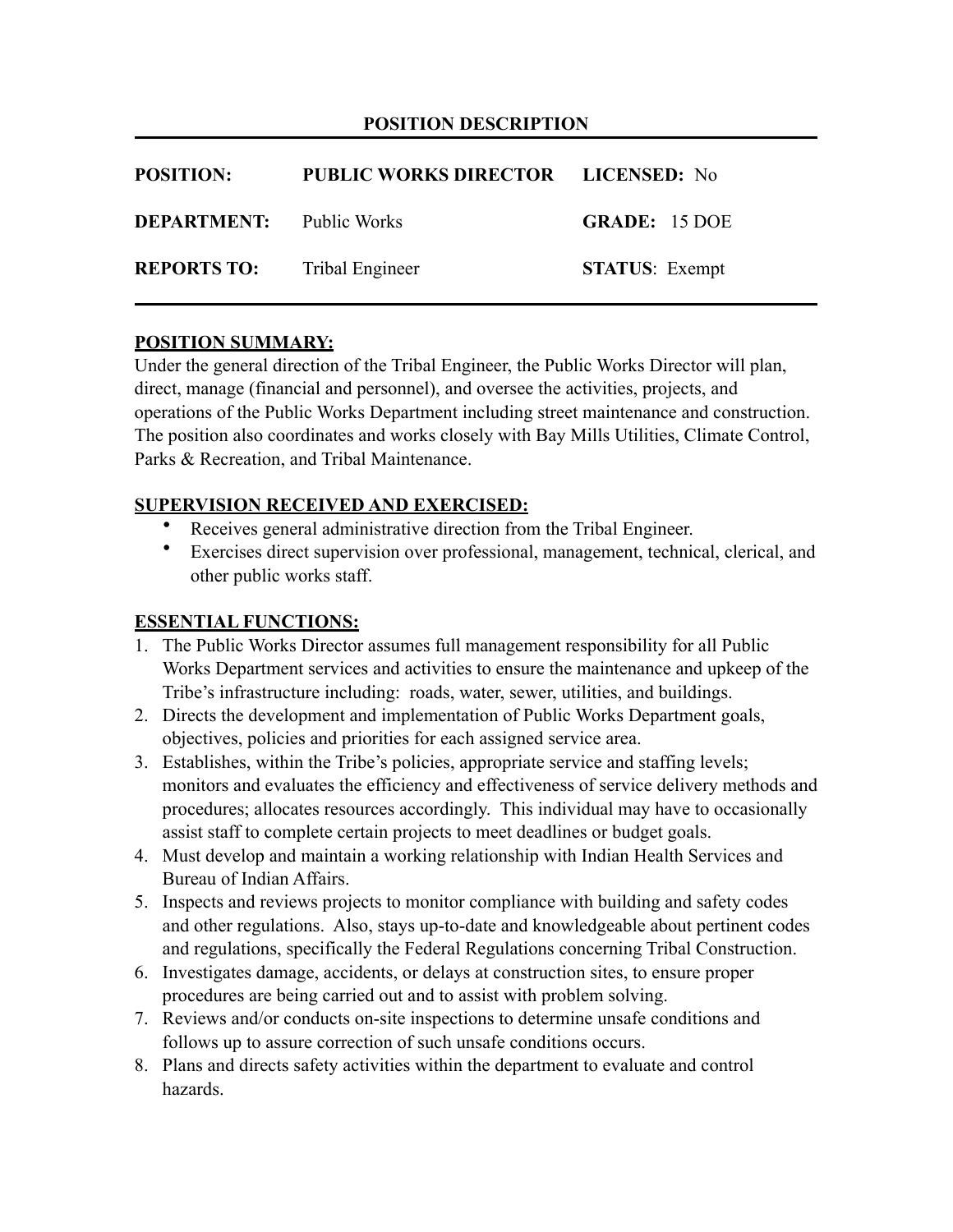- 9. Plans, develops, and institutes a cost effective maintenance program for equipment and assumes the responsibility for the preventative maintenance and minor repairs.
- 10. Establishes and implements inventory controls for all equipment and parts, including an annual reconciliation with the accounting records with the Tribal Manager present.
- 11. Long-term/strategic plan development for tools and equipment.
- 12. Purchases from approved suppliers on a timely basis to ensure on site product availability.
- 13. Oversee and participate in the development and administration of the Public Works Department annual and job specific operating budgets; with the goal to maximize profitability; approve the forecast of funds needed for staffing, equipment, materials, and supplies; approve expenditures and implement budgetary adjustments as appropriate and necessary.
- 14. Primarily responsible for ensuring the department is profitable ad that it is not being supported by the General Fund, absent possible extenuating circumstances.
- 15. Attend and participate in professional group meetings; stay abreast of new trends and innovations in the field of public works administration and the construction industry.
- 16. Respond to difficult and sensitive citizen inquiries and complaints.
- 17. Ensures that all employees are proactively given a clear understanding of their job functions and then evaluated on their performance by periodically reviewing their work to ensure technical services are performed properly and renders technical assistance to personnel, when required.
- 18. Creates a friendly work atmosphere and communicates an "OPEN DOOR" policy to all employees to resolve employee disputes in a timely manner.
- 19. Responsible for the overall employee morale and job satisfaction of all team members within the department.
- 20. As a supervisor/manager, one must familiarize him or herself with the Bay Mills Personnel Policies and Procedures handbook to fairly and consistently apply those to all departmental employees.
- 21. Assumes responsibility for the directing, training, performance, and discharging of all departmental employees, in collaboration with Tribal Engineer and the Human Resources Department.
- 22. Ensures that all required paperwork is completed and submitted to Human Resources/ Accounting in a timely manner; including, but not limited to: leave requests, performance evaluations, employee status change reports, corrective actions, labor requests, accident/injury reports, etc.
- 23. Actively participates in and ensures that all job costing and tracking information is accurate and complete and that job specific financial data is kept up to current month billing cycles.
- 24. Must attend all mandatory trainings designated by the Human Resources Department and/or Tribal Engineer.
- 25. Other duties as assigned within the scope and complexity of this position's essential functions.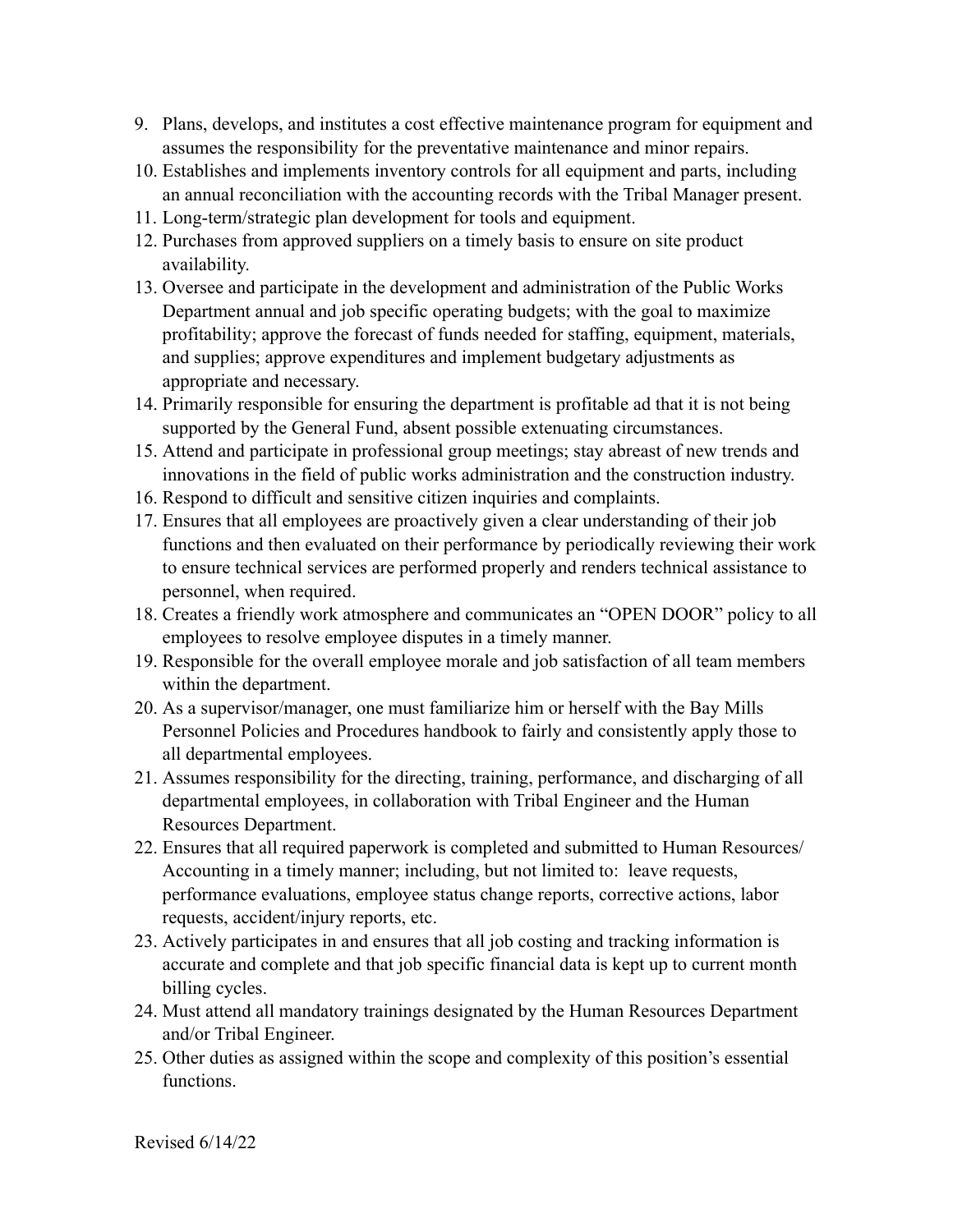## **PHYSICAL DEMANDS**:

While performing the duties of this job, the employee is regularly required to sit with occasional walking and standing. Frequently the employee must bend, reach above shoulder level, kneel, and push/pull. The employee must occasionally life and/or move up to 75 pounds. The employee must use hands for repetitive action such as simple and/or firm grasping.

# **POSITION REQUIREMENTS:**

- 1. Bachelor's degree in Business, Construction Management, Civil engineering or related field.
- 2. Work experience in the field of Construction or public works management, including administrative and supervisory responsibility, may be considered in lieu of a degree.
- 3. Must have a valid driver's license, with an excellent driving record, and have the ability to obtain a CDL within six (6) months, as a CDL is preferred.
- 4. Ability to understand and/or operate heavy equipment.
- 5. Knowledge and experience in building systems and construction practices. A Builder's license is preferred; this shall be obtained within 18 months of hire.
- 6. Two to five years of Supervisory experience preferred.
- 7. Must possess strong administrative, organizational, and communication skills.
- 8. Knowledge of computers, word processing, and other office equipment. Experience or familiarity with construction estimating and scheduling software is preferred.
- 9. Must be able to understand complex site or project plans to create project bids for appropriate jobs.
- 10. Ability to understand and communicate complex site or project plans to others to ensure each job is executed properly.
- 11. Must have experience in planning and budgeting, with the ability to develop and implement budgets and other financial reports or information. Similarly, must understand the relationship between the bid process and the financial statements.
- 12. Ability to reconcile revenues with the financial statements to ensure invoice amounts are reflected on the financial statements.
- 13. Must have the ability to plan, coordinate, and direct staff engaged in various professional, technical, and administrative functions of the various departments.
- 14. Must have excellent employment history demonstrated through employer references.
- 15. Must possess a personable, customer service attitude along with organizational ability to handle multiple tasks simultaneously.
- 16. Must be dependable and flexible with work schedule.
- 17. To perform this position successfully, an individual must be able to satisfactorily perform each function listed under the essential functions and physical demands categories of this position description.